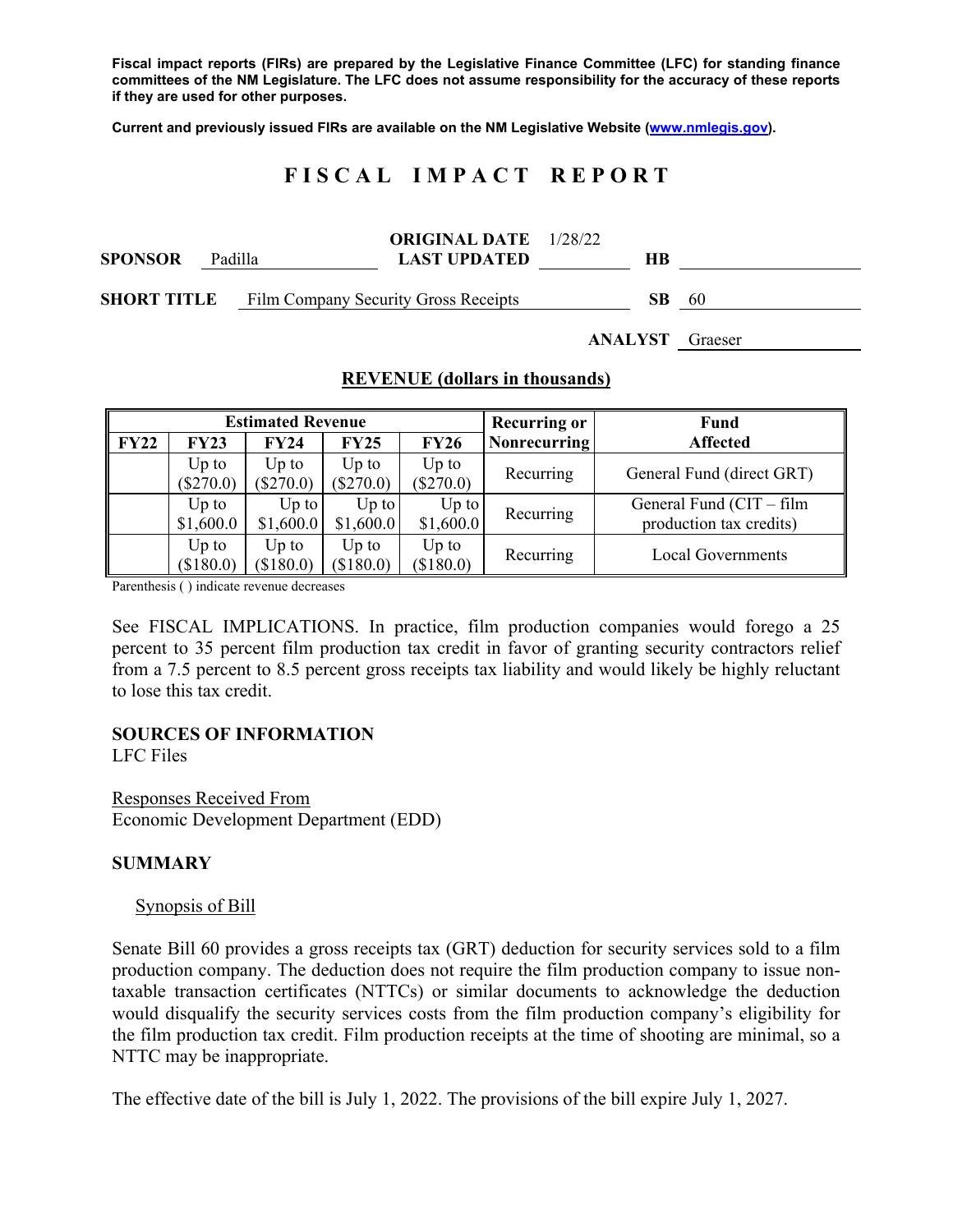#### **Senate Bill 60 – Page 2**

## **FISCAL IMPLICATIONS**

Industry sources estimate contract security services average about \$6 million per year, but the total gross receipts rise and fall with the number of film productions and the in-state shooting days. Some productions use contract security services and others use in-house security.

Qualified film production expenses are eligible for a 25 percent to 35 percent film production tax credit. Production companies can only claim the film production tax credit on qualified New Mexico expenses that are taxable. If the security company takes this deduction and does not pay taxes, the seller of that service would no longer be a qualified vendor for film tax credit purposes. The value of the deduction would be significantly less than the value of the film production tax credit, so taking this new deduction at the expense of losing the credit would offer no advantage to the film production company.

However, this proposed deduction does not require the film production company to issue a nontaxable transaction certificate (NTTF) or similar document. The NTTF would allow the film production company to acknowledge that the security company claiming the proposed deduction would disqualify the film production company from claiming a film production tax credit.

Without such acknowledgment, there could be instances of film production companies claiming, with honest and reasonable intent, the costs for security services provided, not knowing if the security company took the deduction. This could potentially result in the deduction and the credit being invalidly taken for the same expense.

The table on page 1 exhibits the unlikely possibility the film production company would forego the film production tax credit in favor of granting a tax abatement of a far less amount to the security contractor.

### **SIGNIFICANT ISSUES**

This proposed gross receipts tax (GRT) deduction, if actually claimed, would narrow the GRT tax base. Many of the efforts over the last few years to reform New Mexico's taxes focused on broadening the GRT base and lowering the rates. Narrowing the base leads to rising GRT rates, increasing volatility in the state's largest general fund revenue source. Higher rates compound tax pyramiding issues and force consumers and businesses to pay higher taxes on all other purchases without an exemption, deduction, or credit.

The intent of this bill is unclear, but it does not appear to provide any benefit to the film production tax company. This deduction would likely create confusion, auditing issues, and has the potential to, unintentionally, allow a security company and a production company to claim a deduction and a credit for the same expense.

### **ADMINISTRATIVE IMPLICATIONS**

Possible auditing issues could necessitate additional staff to research the taxable or nontaxable nature of each sale of security services to film production companies.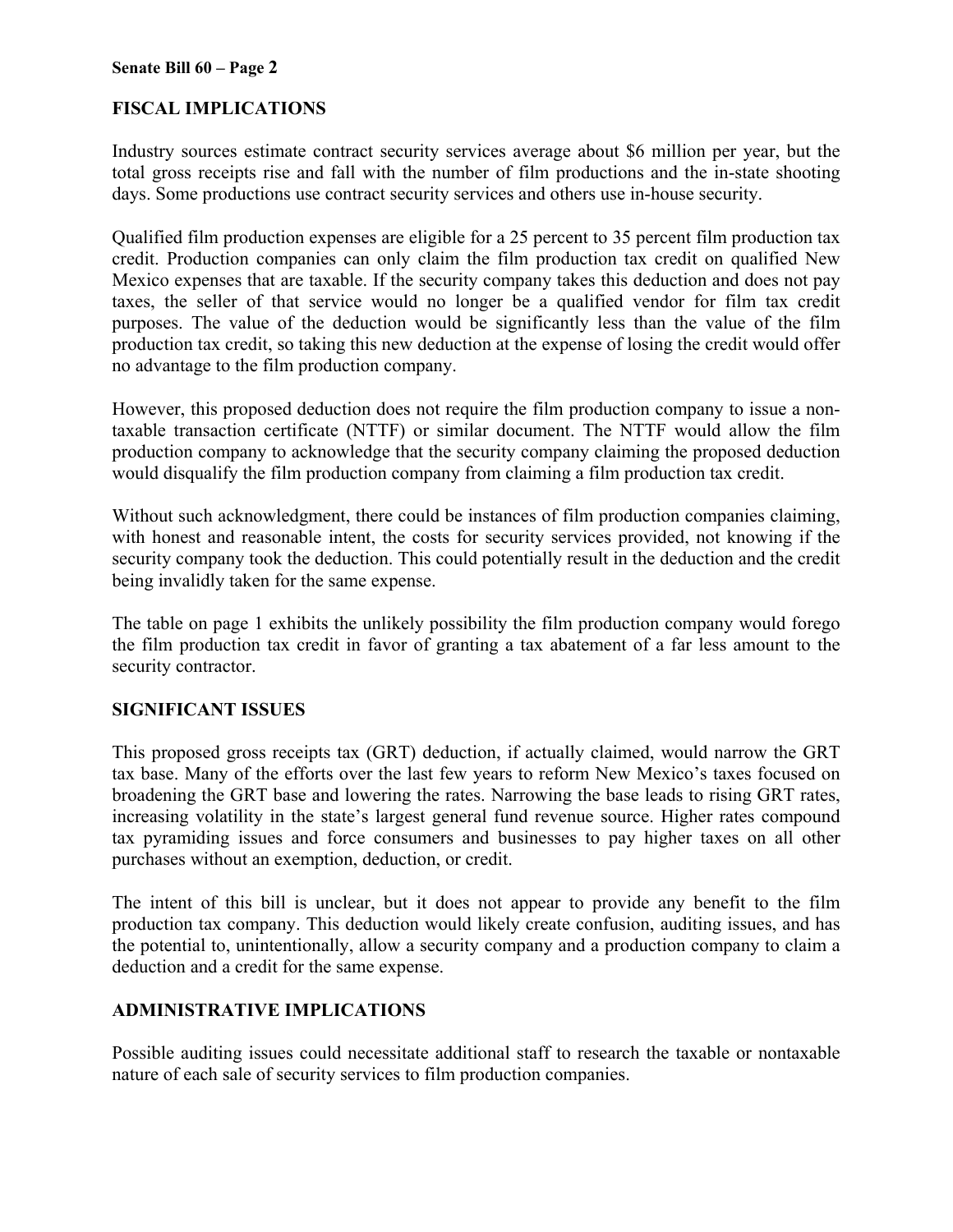## **PERFORMANCE IMPLICATIONS**

The LFC tax policy of accountability is not met since TRD is not required in the bill to report annually to an interim legislative committee regarding the data compiled from the reports from taxpayers taking the deduction and other information to determine whether the deduction is meeting its purpose. Industry sources indicate the purpose of the deduction is to allow the security companies to increase the wages of their employees and retain the pre-deduction profit margins.

## **ADMINISTRATIVE IMPLICATIONS**

Because this deduction is unlikely to be utilized, except by mistake or miscommunication, TRD and EDD might have to increase audit resources to verify that both the credit and the deduction were erroneously claimed on the same receipts.

### **TECHNICAL ISSUES**

LFC staff suggest that an NTTC or similar document be required to be given to the security contractor by the film production company. This would acknowledge that the film production company would not be claiming the film production tax credit on the because the security services would not be eligible expenses. Requiring this NTTC would then prevent the inadvertent of both the deduction and the credit being claimed on the same expenses.

### **POSSIBLE QUESTIONS**

#### **Does the bill meet the Legislative Finance Committee tax policy principles?**

- **1. Adequacy**: Revenue should be adequate to fund needed government services.
- **2. Efficiency**: Tax base should be as broad as possible and avoid excess reliance on one tax.
- **3. Equity**: Different taxpayers should be treated fairly.
- **4. Simplicity**: Collection should be simple and easily understood.
- **5. Accountability**: Preferences should be easy to monitor and evaluate.

#### **Does the bill meet the Legislative Finance Committee tax expenditure policy principles?**

- **1. Vetted**: The proposed new or expanded tax expenditure was vetted through interim legislative committees, such as LFC and the Revenue Stabilization and Tax Policy Committee, to review fiscal, legal, and general policy parameters.
- **2. Targeted**: The tax expenditure has a clearly stated purpose, long-term goals, and measurable annual targets designed to mark progress toward the goals.
- **3. Transparent**: The tax expenditure requires at least annual reporting by the recipients, the Taxation and Revenue Department, and other relevant agencies.
- **4. Accountable**: The required reporting allows for analysis by members of the public to determine progress toward annual targets and determination of effectiveness and efficiency. The tax expenditure is set to expire unless legislative action is taken to review the tax expenditure and extend the expiration date.
- **5. Effective**: The tax expenditure fulfills the stated purpose. If the tax expenditure is designed to alter behavior – for example, economic development incentives intended to increase economic growth – there are indicators the recipients would not have performed the desired actions "but for" the existence of the tax expenditure.
- **6. Efficient:** The tax expenditure is the most cost-effective way to achieve the desired results.